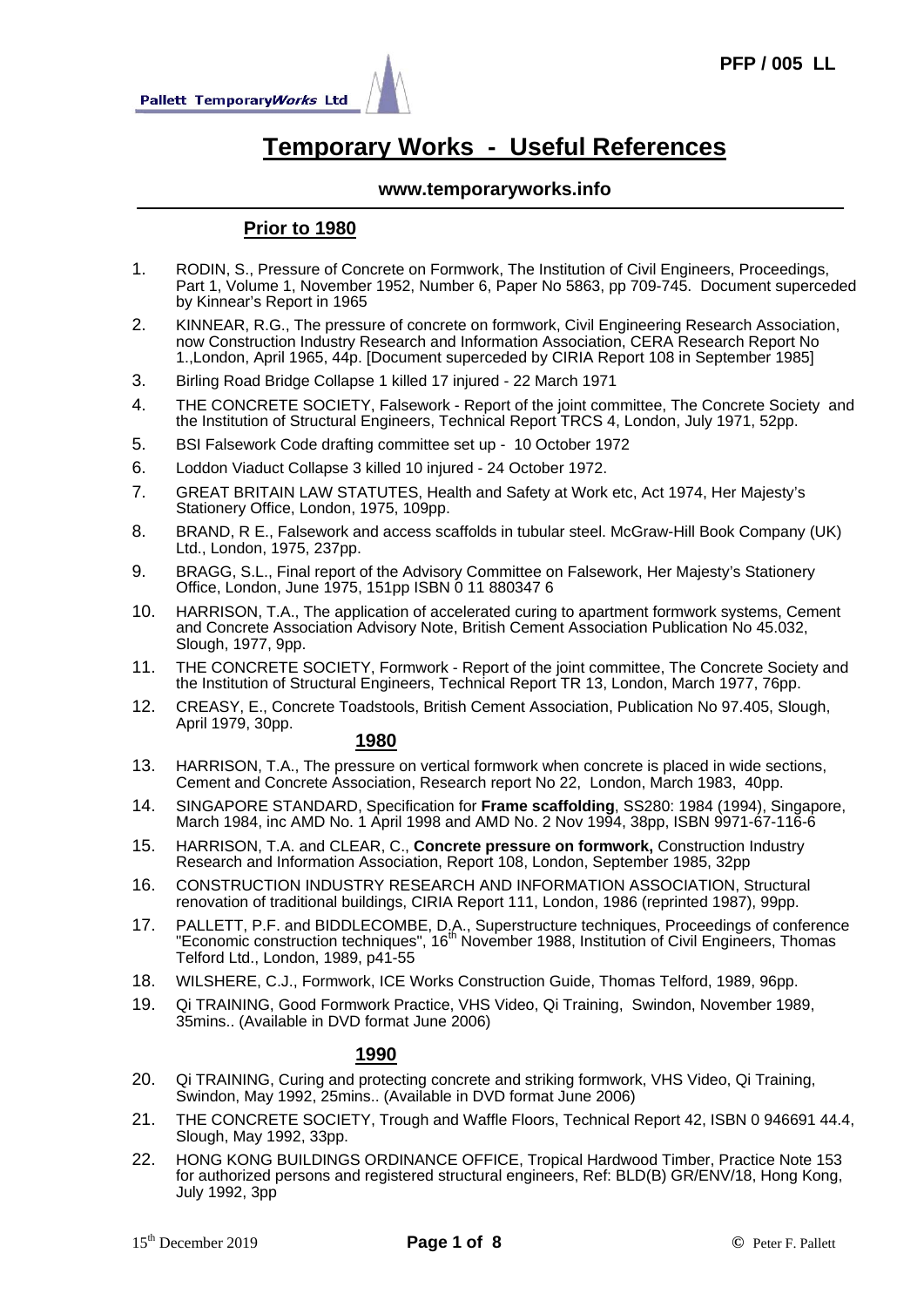

- 23. BUILDING RESEARCH ESTABLISHMENT, Repairing or replacing lintels, BRE Good Building Guide, GG 1, September 1992, 8pp. ISBN 1 86018 498
- 24. BUILDING RESEARCH ESTABLISHMENT, Providing temporary support during work on openings in external walls, BRE Good Building Guide, GG 15, November 1992, 8pp. ISBN 1 86018 609
- 25. BUILDING RESEARCH ESTABLISHMENT, Temporary Support: assessing loads above openings in external walls, BRE Good Building Guide, GG 10, December 1992, 6pp. ISBN 1 86081 8552
- 26. CONSTRUCTION INDUSTRY RESEARCH AND INFORMATION ASSOCIATION, The design and construction of sheet-piled cofferdams, Special Publication 95, CIRIA, London, 1993, 198pp. CIRIA ISBN 0 86017 361 5
- 27. CONSTRUCTION INDUSTRY RESEARCH AND INFORMATION ASSOCIATION, Formwork striking times - criteria, prediction and methods of assessment, CIRIA Report R136, London, August 1995, 60pp. ISBN 0 86017 431 X
- 28. STANDARDS AUSTRALIA, Formwork for concrete, AS 3610 : 1995, Standards Association of Australia, Sydney, April 1995, ISBN 0-7262-9658-9 inc Amd No. 1 January 2003, 72pp.
- 29. SINGAPORE STANDARD, Code of practice for Scaffolds, CP 14:1996, Singapore, November 1996, 103pp, ISBN 9971-67-568-4
- 30. KAMALA N., DICKENS J, and PALLETT P.F., Site measurement of loads in shores and reshores, Article in CONCRETE, March/April 1996, Volume 30 Number 2, Slough, pp 16-17
- 31. CONSTRUCTION INDUSTRY RESEARCH AND INFORMATION ASSOCIATION, Bridges design for improved buildability, CIRIA Report R155, London, June 1996, 150pp. ISBN 0 86017 440 9
- 32. SINGAPORE STANDARD, Code of practice for The Structural use of timber, CP 7:1997, Singapore, August 1997, 103pp, inc Erratum No. 1 September 1999, ISBN 9971-67-608-7
- 33. OCCUPATIONAL SAFETY and HEALTH BRANCH, Safety at Work ; Falsework Prevention of Collapse, Hong Kong Labour Department Guidance Note 11/98-1-B74 , (First Edition) November 1998, Hong Kong, 16pp.
- 34. BUILDING RESEARCH ESTABLISHMENT, Removing internal loadbearing walls in older dwellings, BRE Good Building Guide, GG 20, 1999, 8pp. ISBN 1 86081 2643
- 35. HEALTH AND SAFETY EXECUTIVE, Safe use of lifting equipment, Lifting Operations and Lifting Equipment Regulations 1998, ACOP Health and Safety booklet L 113, ISBN 978 0 7176 1628 2, HSE Books, Sudbury, January 1999, 62pp.
- 36. BRITISH STANDARDS INSTITUTION, BS EN 1065:1999 Adjustable Telescopic steel props product specifications, design and assessment by calculation and test, London, November 1999, 35pp. ISBN 0 580 32838 4.

- 37. PALLETT P.F., Where are formwork, falsework and scaffolding standards going, Article in CONCRETE, March 2000, Volume 34 Number 3, Crowthorne, p10 - p14.
- 38. BRITISH CEMENT ASSOCIATION, **Early age strength assessment of concrete on site,** Best Practice Guide No. 1 for in-situ concrete frame buildings, BCA Ref. 97.503, April 2000, 4pp. ISBN 0 7210 1554 9
- 39. BEEBY A.W., A radical redesign of the in-situ concrete frame process, Task 4: Early striking of formwork and forces in backprops, The University of Leeds, Building Research Establishment Ltd. Report BR 394, London, 2000, 106pp inc 3 ½" disk, ISBN 1 86081 386 0
- 40. CONSTRUCTION INDUSTRY RESEARCH AND INFORMATION ASSOCIATION, **Controlled Permeability Formwork**, Joint Report CIRIA/Concrete Society, Report C511, London, July 2000, 102pp. ISBN 0 86017 511 1
- 41. SINGAPORE STANDARD, **Code of practice for formwork**, CP 23: 2000, Singapore, September 2000, inc Erratum No.1 October 2000, 34pp, ISBN 9971-67-817-9
- 42. BRITISH STANDARDS INSTITUTION, BS 4074: 2000, Specification for steel trench struts, London, October 2000, 12pp. ISBN 0 580 33214 4
- 43. PALLETT, P.F. **Construction joints and stop ends with Hy-Rib and ggbs concretes**, Article in Concrete, Volume 34, Number 10, November/December 2000, pages 37-40, Concrete Society, Crowthorne.
- 44. AMERICAN CONCRETE INSTITUTE, Guide to Formwork for Concrete, ACI Committee 347 Ref. ACI 347-01, Farmington Hills, MI, January 2001, 32pp ISBN 0 87031 067 4
- 45. CONSTRUCTION INDUSTRY RESEARCH AND INFORMATION ASSOCIATION, Trenching Practice - Second Edition, CIRIA Report 97, London, 2001, 64 pp. ISBN 0 86017 192 2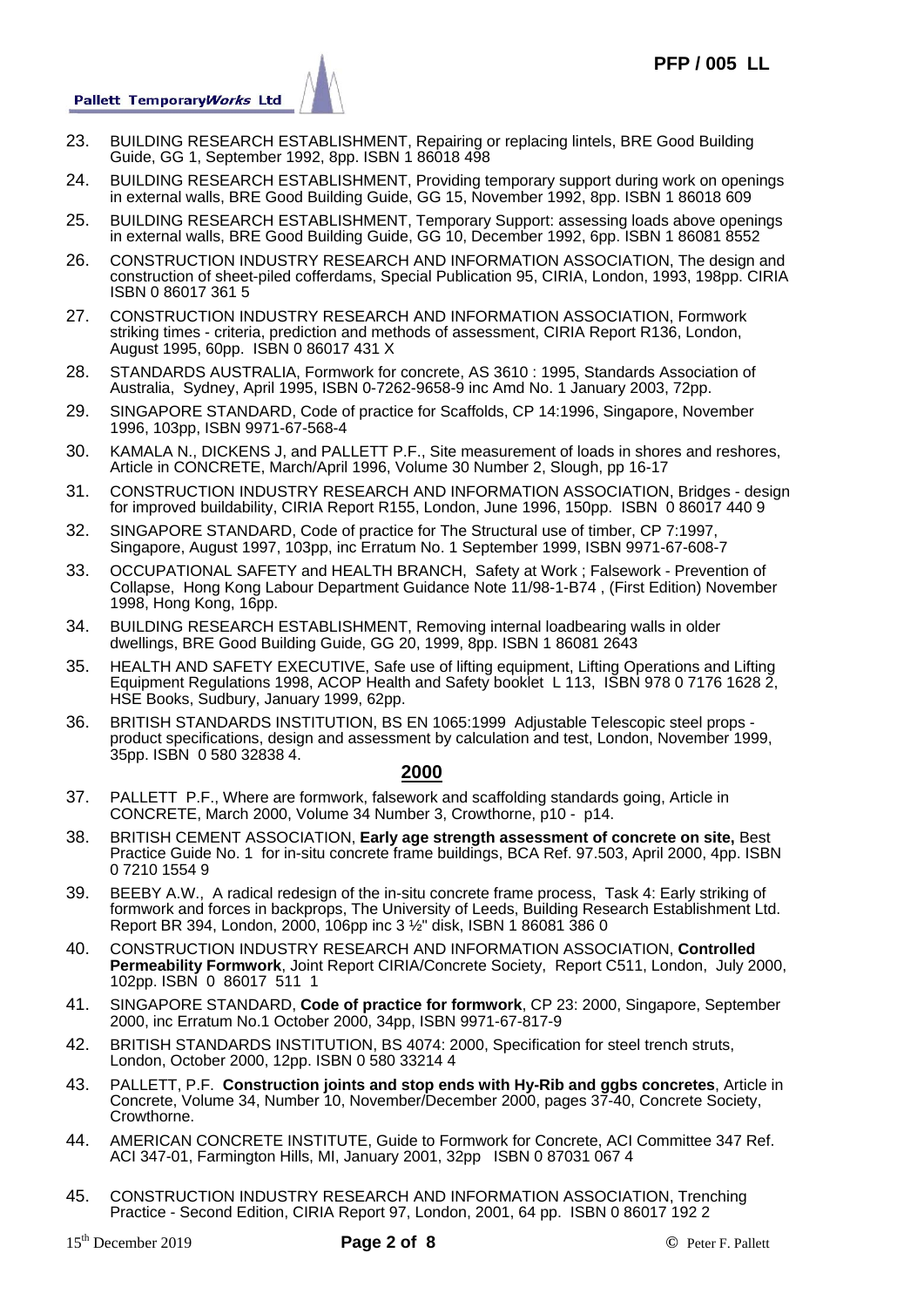

#### **2001** continued

- 46. BRITISH CEMENT ASSOCIATION, Early striking and improved backpropping, Best Practice Guide No. 4 for in-situ concrete frame buildings, BCA Ref. 97.505, April 2001, 4pp. ISBN 0 7210 1556 5
- 47. CONSTRUCTION INDUSTRY RESEARCH AND INFORMATION ASSOCIATION, **Permanent formwork in construction**, Joint Report CIRIA/Concrete Society, Report C558, London, May 2001, 174pp., ISBN 0 86017 558 8
- 48. FERGUSON, S.A., Formwork (falsework) shore design loads: an evaluation of current practice, Article in Concrete, Volume 35, Number 5, May 2001, pages 28-30, Concrete Society, Crowthorne.
- 49. BEEBY, A.W., Criteria for the loading of slabs during construction, Proceedings of the Institution of Civil Engineers, Structures and Building 146, May 2001, Issue 2, pages 195-202, ICE, London.
- 50. BRITISH STANDARDS INSTITUTION, BS EN 39 : 2001 Loose steel tubes for tube and coupler scaffolds - Technical delivery conditions, August 2001, London 18pp, ISBN 0 580 37960 4
- 51. HEALTH & SAFETY EXECUTIVE, **Investigation into aspects of falsework**, HSE Contract Research Report 394/2001, December 2001, 200pp, Order Ref CRR 394 HSE Books, ISBN 0 7176 2232 0, Available on web www.hse.gov.uk/research/crr\_htm/2001/crr01394.htm (2.5 Mb).
- 52. GORST, N.J.S., WILLIAMSON, S.J., PALLETT, P.F., CLARK, L.A., Friction in temporary works, HSE Research Project Unit Ref: HSLSC284, The University of Birmingham, January 2002, 54pp
- 53. RICHARDSON, J.G., A Practical Look, CS 132, Concrete Society, Camberley, 2002, 138 pp ISBN 0 946691 83 5
- 54. CONCRETE SOCIETY, Guide to the construction of reinforced concrete in the Arabian Peninsular, Joint Report CIRIA/Concrete Society, Ref: CS136, Concrete Society, Crowthorne, March 2002, 232 pages, ISBN 0 946691 93 4
- 55. BRITISH STANDARDS INSTITUTION, BS 5268 -2: 2002 Structural use of timber, Part 2: Code of Practice for permissible stress design, materials and workmanship, London, 2002, Inc Amendment No. 1 December 2007, 176pp. ISBN 978 0 580 60816 2 (Withdrawn but still used!)
- 56. PALLETT P.F., GORST N.J.S., CLARK L.A. and THOMAS D.A.B., **Friction Resistance in Temporary Works Materials** , Article in CONCRETE, June 2002, Volume 36 No.6, Crowthorne, p12 - p15.
- 57. VANHOVE, Y. and DJELAL, C., Formwork pressures with self-compacting concrete, Article in CONCRETE, June 2002, Volume 36 No.6, Crowthorne, p22 - p23. [See also Errata to Table 2 in CONCRETE July/August 2002 ]
- 58. BRITISH STANDARDS INSTITUTION, BS EN 13377: 2002 Prefabricated timber formwork beams - Requirements, classification and assessment, London, Dec. 2002, 28pp. ISBN 0 580 40939 2
- 59. BRITISH STANDARDS INSTITUTION, BS EN 12811-3: 2002 Temporary works equipment Part 3: Load testing, London, Dec. 2002, 36pp. ISBN 0 580 40896 5
- 60. CONSTRUCTION INDUSTRY RESEARCH AND INFORMATION ASSOCIATION, Crane Stability on Site, CIRIA C703 (Formerly SP131), London, March 2003 (Reprinted December 2010, 119pp. ISBN 978-0-86017-703 6
- 61. PALLETT, P.F. **Striking of Flat Slabs**, Article in Concrete, Volume 37, Number 5, May 2003, pages 30-42, Concrete Society, Crowthorne.
- 62. CONCRETE STRUCTURES GROUP, **Guide to Flat Slab Formwork and Falsework**, Concrete Society Publication No. CS 140, June 2003, Crowthorne, 100 pp., ISBN 0 946691 90 8
- 63. CONSTRUCTION INDUSTRY RESEARCH AND INFORMATION ASSOCIATION, Masonry façade retention - best practice guide, CIRIA Report C579, London, September 2003, 334 pp. ISBN 0 86017 579 0
- 64. CONSTRUCTION INDUSTRY RESEARCH AND INFORMATION ASSOCIATION, Masonry façade retention - best practice site handbook, CIRIA A5 size Report C589, London, September 2003, 86 pp. ISBN 0 86017 589 8
- 65. NEWMAN, J., CHOO, B.S., Advanced Concrete Technology Volume 3 Processes, Chapter 14 Slipform (HORNE, R.) 24pp, and Chapter 20 Formwork and falsework (PALLETT, P.F.) 26pp, Elsevier, Oxford, November 2003, ISBN 0 7506 5105 9
- 66. BRITISH STANDARDS INSTITUTION, DD 7995: 2003 Specification for temporary access platforms - Performance and design requirements, and test methods, London, Dec. 2003, 20pp. ISBN 0 580 42449 9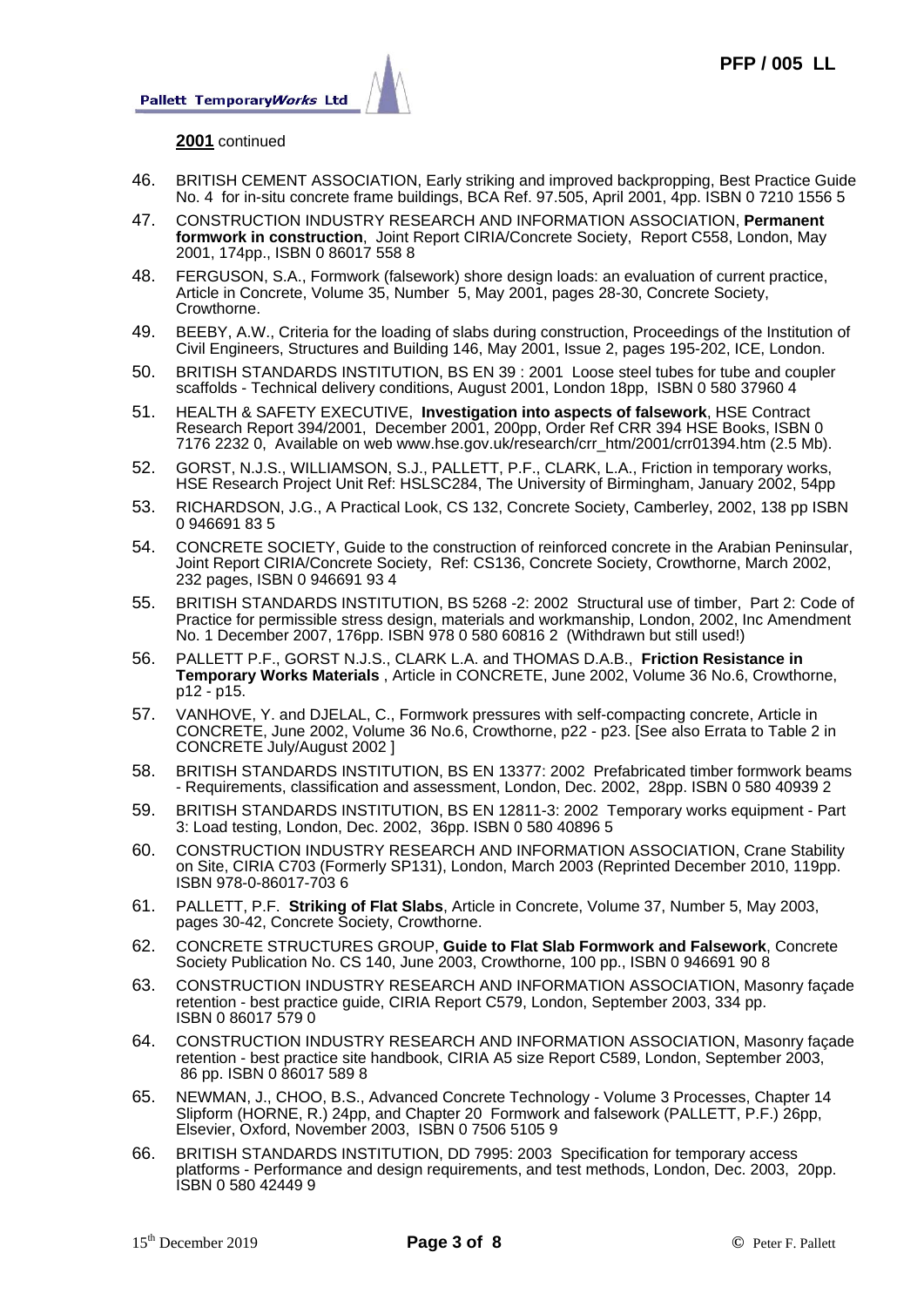

#### **2003** continued

- 67. BRITISH STANDARDS INSTITUTION, BS EN 12810-1: 2003 Façade scaffolds made of prefabricated components - Part 1: Products specifications, London, June 2004, 24pp. ISBN 0 580 43908 9
- 68. BRITISH STANDARDS INSTITUTION, BS EN 12810-2: 2003 Façade scaffolds made of prefabricated components - Part 2: Particular methods of structural design, London, June 2004, 30pp. ISBN 0 580 43909 7
- 69. BRITISH STANDARDS INSTITUTION, BS EN 12811-1: 2003 Temporary works equipment Part 1**: Scaffolds - Performance requirements and general design**, London, June 2004, 58pp. ISBN 0 580 43279 3
- 70. BRITISH STANDARDS INSTITUTION, BS EN 12811-2: 2004 Temporary works equipment Part 2: Information on materials, London, August 2004, 20pp. ISBN 0 580 44303 5
- 71. DORAN, D., Site Engineers Manual, Chapter 11, Formwork, Scaffolding, Falsework and façade retention pp 194-239, Sep 2004, Whittles Publishing, Caithness, ISBN 1-870325-24-9, 451pp
- 72. DHIR R. K., McCARTHY M. J., CALISKAN S. & ASHRAF M. K. *Design formwork pressures for the range of new cement, superplasticised and self-compacting concretes*. DTI research contract No. 39/3/739 (CCC2399) University of Dundee Report CTU/3004, Sept 2004, 133pp
- 73. BUILDING RESEARCH ESTABLISHMENT, Working platforms for tracked plant, Ref. BR470, Garston, November 2004, 48pp ISBN 1 86081 700 9
- 74. BRITISH STANDARDS INSTITUTION, BS EN 12813: 2004 Temporary works equipment Load bearing towers of prefabricated components - Particular methods of structural design, London, December 2004, 20pp, ISBN 0 580 44835 5

- 75. BURROWS M., CLARK L., PALLETT P., WARD R., THOMAS D, **Falsework verticality: leaning towards danger?** Proceedings of ICE, Civil Engineering 158, February 2005, pp 41-48, Paper 13624 (Awarded Telford Prize in 2006 by ICE for best technical paper)
- 76. BRITISH STANDARDS INSTITUTION, BS EN 1004:2004 Mobile access and working towers made of prefabricated elements - Materials, dimensions, design loads, safety and performance requirements, London, March 2005, 32pp, ISBN 0 580 45755 9
- 77. BRITISH STANDARDS INSTITUTION, BS EN 1991-1-4:2005+A1:2010, Eurocode 1: Actions on structures – Part 1-4:General Actions – Wind Loads, London, April 2005, incorporating corrigenda and including Amendment No. 1  $31<sup>st</sup>$  January 2011, 148pp ISBN 978 0 580 68497 5
- 78. CONCRETE SOCIETY, Self-compacting Concrete A review, Report TR 62, Camberley, May 2005, 80pp ISBN 1 90448219 8
- 79. BRITISH STANDARDS INSTITUTION, BS 8437:2005 Code of practice for selection, use and maintenance of personal fall protection systems and equipment for use in the workplace. London, May 2005, 146pp, ISBN 0 580 45817 2
- 80. CONSTRUCTION INDUSTRY TRAINING BOARD, A guide to practical scaffolding, CITB Publications CE 509, Kings Lynn, Fifth Edition July 2005, 146pp. ISBN 0 902029 91 6
- 81. AMERICAN CONCRETE INSTITUTE, Formwork for Concrete, M.K. Hurd, ACI Publication Ref. SP47TH. September 2005, 7<sup>th</sup> Edition, 500pp
- 82. McKENNA, P., Controlled permeability formwork Current Practice Sheet 144. Concrete, October 2005, Vol 39 No. 10 pp 28-31.
- 83. PREFABRICATED ACCESS AND SUPPLIERS' AND MANUFACTURERS' ASSOCIATION, Operator's code of practice for Prefabricated aluminium alloy and fibreglass towers, 12<sup>th</sup> Edition, Leeds, December 2005 (24pp)
- 84. CONCRETE STRUCTURES GROUP, **A Guide to the safe transportation of formwork and falsework equipment,** , Concrete Society, Camberley, 2005, 15pp, ISBN 1 904482 23 6
- 85. SMITH N. J., Managing Risk in Construction Projects, 2<sup>nd</sup> Edition, Blackwell Publishing, Oxford, February 2006, 244pp, ISBN 1 4051 3012 1
- 86. HEALTH AND SAFETY EXECUTIVE, Health and safety in construction, Health and Safety series booklet HSG 150, ISBN 0 7176 6182 2, HSE Books, Sudbury, May 2006, 100pp.
- 87. PALLETT, P.F., Temporary Works Update, Article in 40 years Concrete, Volume 40, Number 6, July 2006, pages 16-20, Concrete Society, Camberley
- 88. BRITISH STANDARDS INSTITUTION, BS EN 74-1:2005, Couplers for steel tube, Requirements and test procedures, September 2006, 24pp. ISBN 0 580 49096 3.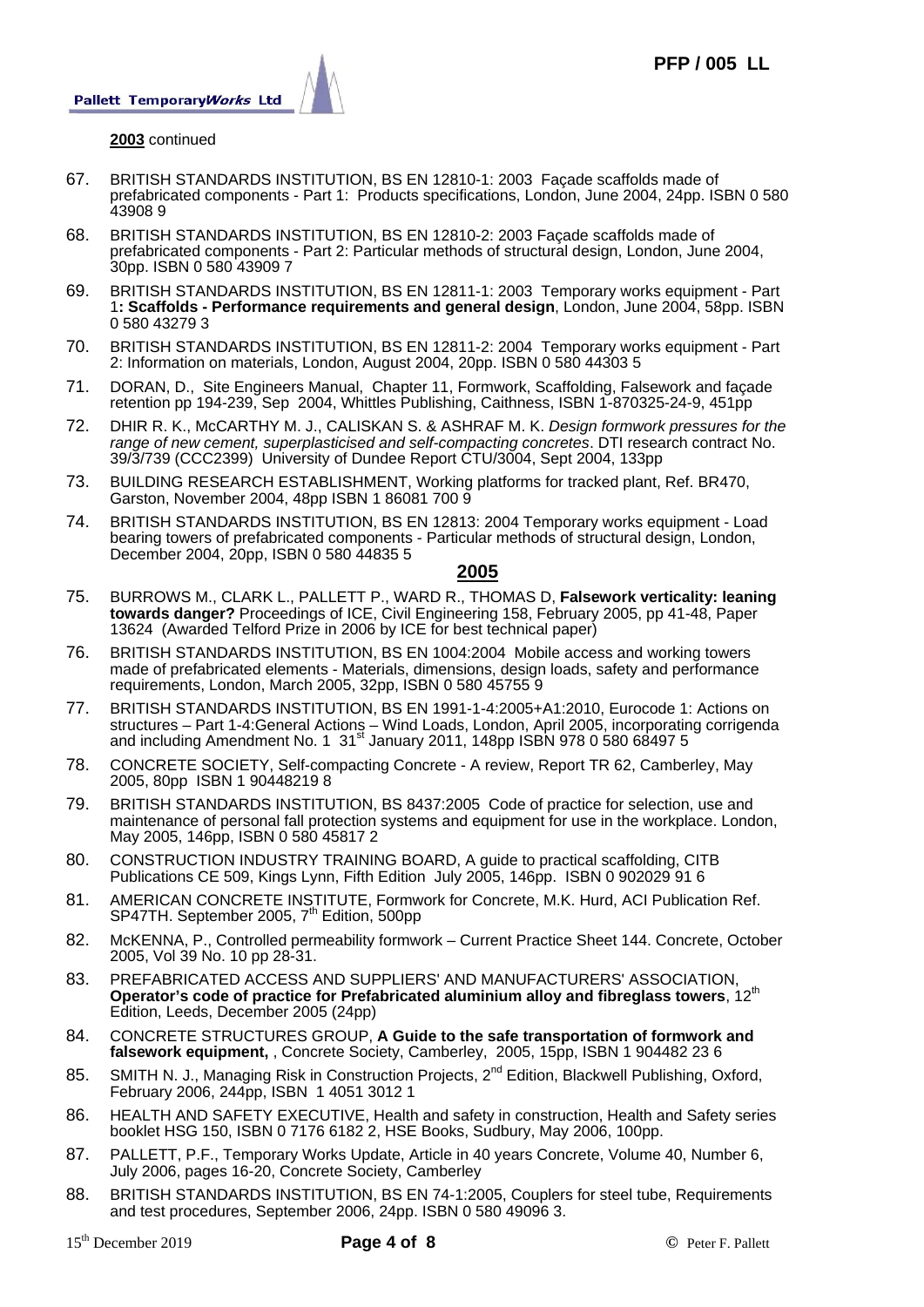

#### **2006** continued

- 89. CONSTRUCTION INDUSTRY RESEARCH AND INFORMATION ASSOCIATION, Tower Crane Stability, C654, London, September 2006, 90pp, ISBN 0-86017-654-1
- 90. TIMBER RESEARCH and DEVELOPMENT ASSOCIATION, GD2 How to calculate the design values of loads using Eurocodes, TRADA Technology Report GD2, Second Edition, September 2006 High Wycombe, 20pp, ISBN 1 900510 49 9
- 91. INSTITUTION OF CIVIL ENGINEERS, Risk: Facing the Reality, Civil Engineering Proceedings, London, Volume 159 Special Issue Two, November 2006, 66pp.
- 92. NATIONAL ACCESS & SCAFFOLDING CONFEDERATION, **SG28:06 Safe System of Work for Scaffolding Associated with Timber Frame Building Construction** , December 2006, NASC, London, 16pp
- 93. BUILDING RESEARCH ESTABLISHMENT, Formwork for Modern, Efficient Concrete Construction, BR 495, July 2007, HIS BRE Press, Bracknell, 24pp, ISBN 978-1-86081-975-9
- 94. CONCRETE STRUCTURES GROUP, **A Guide to the Safe Use of Formwork and Falsework**, Concrete Society, Ref: CSG/005, Camberley, May 2008, 54pp, ISBN 978 1 904482 41 3
- 95. CONCRETE SOCIETY, Good Concrete Guide 6: **Slipforming of vertical structures**, Concrete Society, Ref. CS162, Camberley, June 2008, 32pp, ISBN 978 1 904482 44 4
- 96. CONSTRUCTION PLANT-HIRE ASSOCIATION, Best Practice Guide for Crane Hire and Contract Lifting, CPA Ref: CIG 9801, June 2009, 6pp
- 97. BRITISH STANDARDS INSTITUTION, NA to BS EN 1991-1-4:2005+A1:2010, UK National Annex to Eurocode 1: Actions on structures – Part 1-4:General Actions – Wind Loads London, September 2008, Incorporating National Amendment No. 1, January 2011, 42pp ISBN 978 0 580 73818 0
- 98. CONCRETE SOCIETY, Good Concrete Guide 8: **Concrete Practice**, Concrete Society, Ref. CS164, Camberley, November 2008, 84pp, ISBN 978 1 904482 48 2 (replaces Blackledge)
- 99. NATIONAL ACCESS & SCAFFOLDING CONFEDERATION, **TG20:08 Guide to Good Practice for Scaffolding with Tubes and Fittings**, London, November 2008, Vol.1-120pp, Vol.2-128pp, ISBN 978-0-9549515-3-5 (WITHDRAWN 30<sup>th</sup> June 2014)
- 100. PALLETT, P.F. **Concrete groups for formwork pressure determination**, Article in Concrete, Volume 43, Number 2, March 2009, page 44 and 46, Concrete Society, Camberley.
- 101. BRITISH STANDARDS INSTITUTION, BS 2482:2009, Specification for timber scaffold boards, June 2009, 24pp. ISBN 0 580 54403 3
- 102. CONCRETE STRUCTURES GROUP, Safe Erection and Dismantling of Soffit Support Systems, DVD, Camberley, August 2009, 17 minutes.

- 103. BRITISH STANDARDS INSTITUTION, PD 6688-1-4:2009 Background Information to the National Annex to BS EN 1991-1-4, London, November 2009, 54pp ISBN 978 0 580 58273 8
- 104. BRITISH STANDARDS INSTITUTION, BS EN 13670:2009 Execution of concrete structures, London, February 2010, 72pp, includes the UK NA, ISBN 978 0 580 67067 18
- 105. CONSTRUCT, **National Structural Concrete Specification** for Building Construction, Concrete Society Publication Ref: CCIP-050, Camberley, ISBN 978 1 904818 96 0, 4<sup>th</sup> Edition, April 2010, 126pp
- 106. NATIONAL ACCESS & SCAFFOLDING CONFEDERATION, SG25:10 Access and Egress from Scaffolds, Ref: SG25:10, November 2010, NASC, London, 8pp.
- 107. HEALTH & SAFETY EXECUTIVE, The management of temporary works in the construction industry, Ref: SIM 02/2010/04, November 2010, 12pp
- 108. NATIONAL ACCESS & SCAFFOLDING CONFEDERATION, **SG4:You , User Guide to SG4:10 Preventing Falls in Scaffolding**, London, January 2011, 84pp, ISBN 978 0 9549515 6 6
- 109. BRITISH STANDARDS INSTITUTION, **BS EN 12812:2008 Falsework Performance requirements and general design**, London, January 2011, 52pp ISBN 0 580 60505 5
- 110. NATIONAL ACCESS & SCAFFOLDING CONFEDERATION, **TG20:12 Supplement No.1,** Wind to BS EN 1991-1-4, incorporating Appx H Tying to impermeable facades, London, Feb 2011, 16pp.
- 111. UK WATER INDUSTRY RESEARCH Ltd., Civil Engineering Specification for the Water Industry, (Seventh Edition), March 2011, WRcplc., Swindon, 164 pp, ISBN 978 1898920 687
- 112. MARPLES, F. The role and competence of temporary works coordinators, Proceedings of the Institution of Civil Engineers, Volume 164, Issue CE2, page 53, London, May 2011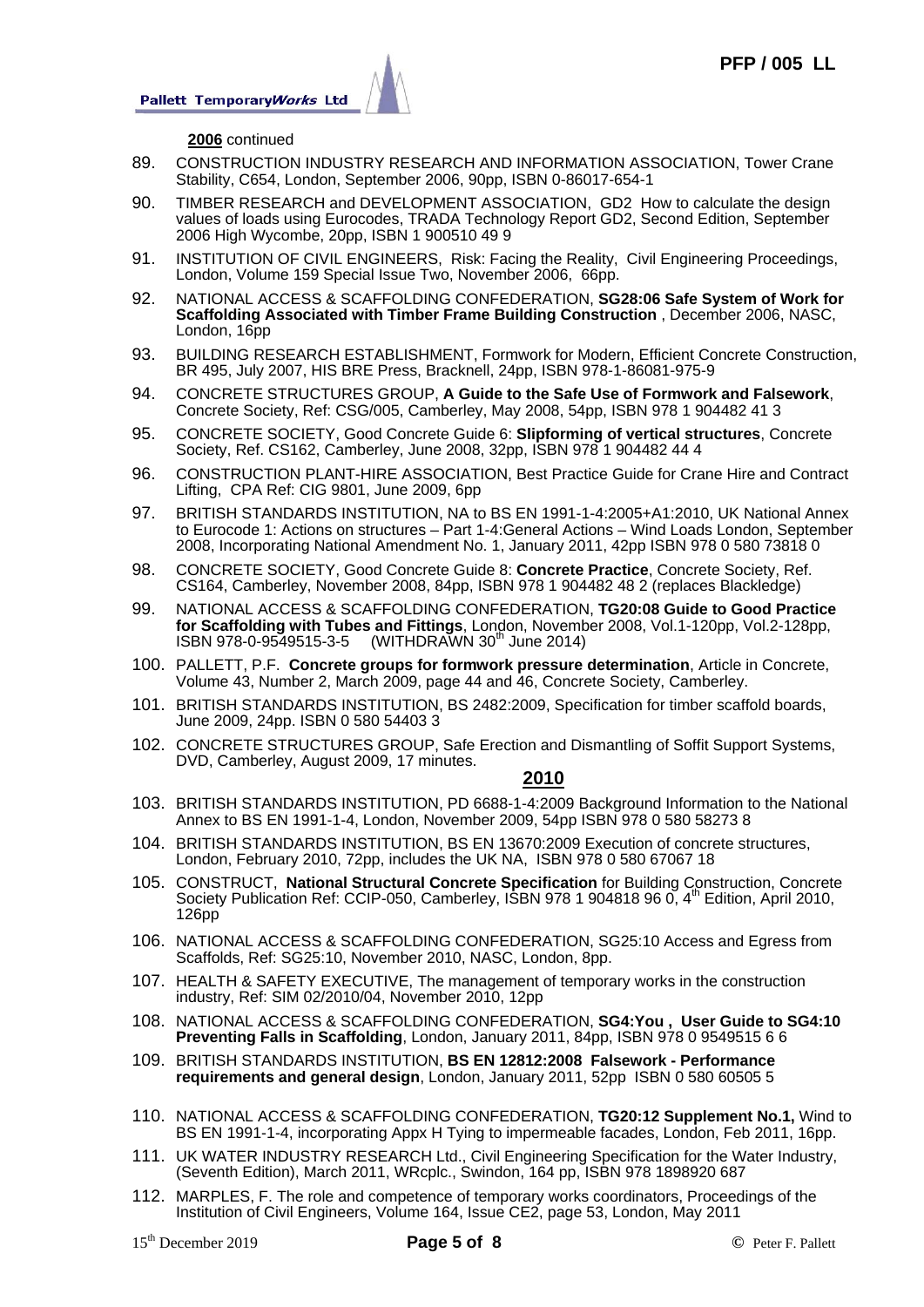

#### **2011** continued

- 113. NATIONAL ACCESS & SCAFFOLDING CONFEDERATION, TG4:11 Anchorage Systems for Scaffolding, Ref: TG4:11, Rev 'B' August 2011, NASC, London, 20pp.
- 114. BEAL, A.N., Floor slabs, lasers and levels, Article in Concrete, Volume 45, Issue 09, September 2011, pages 15-17, Concrete Society, Camberley. (Link www .anbeal.co.uk / V45109P15.pdf ) )
- 115. BRITISH STANDARDS INSTITUTION, BS 5975:2008+A1:2011, Code of practice for temporary works procedures and the permissible stress design of falsework, BSI, London, October 2011, 218pp, ISBN 978 0 580 74257 6 (WITHDRAWN May 2019)
- 116. BRITISH STANDARDS INSTITUTION, **BS 6187:2011, Code of practice for full and partial demolition,** BSI, London, December 2011, 160pp, ISBN 978 0 580 65566 1
- 117. NATIONAL ACCESS & SCAFFOLDING CONFEDERATION, TG9:12 Guide to the design and construction of temporary roofs and buildings, Ref: TG9:12, January 2012, NASC, London, 40pp.
- 118. THE STEEL CONSTRUCTION INSTITUTE, Steel Designer's Manual, Seventh Edition, Wiley-Blackwell Scientific Publications, Oxford, February 2012, 1,398pp. ISBN 9781405189408 (Also available as free ebook \*.pdf download )
- 119. GRAUBNER C., BOSKA E., MOTZKO C., & PROSKE T., Formwork pressure induced by highly flowable concretes - design approach and transfer into practice, Article in Structural Concrete, Journal of the fib., March 2012, Vol. 13 pp 51-60, ISSN 1464-4177
- 120. THE CONCRETE SOCIETY, **Formwork a guide to good practice**, Third Edition, Special Publication CS 030, The Concrete Society, Camberley, April 2012, 308pp, with separate booklet of Worked Examples (72pp) ISBN 978-1-904482-68-0
- 121. SAFEWORK SA, Industry Guide for Formwork, Construction Industry South Australia, Safework SA, Adelaide, South Australia, June 2012, 37 pp
- 122. HEALTH and SAFETY EXECUTIVE, Working safely near overhead electricity power lines, HSE Agricultural Information Sheet No. 8 , July 2012 , 4pp
- 123. THE CONCRETE SOCIETY, Visual Concrete Control of blemishes, Publication CS 172, The Concrete Society, Camberley, February 2013, 26pp, ISBN 978 1 904482 72 7
- 124. BRITISH STANDARDS INSTITUTION, BS EN 13374: 2013 Temporary edge protection systems Product specification, test methods, London, June 2013, 38pp, ISBN 0 580 76189 8
- 125. TEMPORARY WORKS FORUM, TWf2012:01 **Hoardings A guide to good practice**, TWf, London, October 2012, (Revised December 2013 and April 2014), 42 pp Free \*.pdf file as :-Link www.temporaryworks.info/Twf/TWf2012\_01\_Apr14\_Hoardings\_good\_practice.pdf )
- 126. TEMPORARY WORKS FORUM, TWf2013:01, Stability of Reinforcement Cages Prior to Concreting, TWf, London, October 2013, and Addendum October 2014, 27 pp ( Free pdf file from www.twforum.org.uk/search)
- 127. THE CONCRETE SOCIETY, **Checklist for Erecting and Dismantling Falsework** Concrete Society Leaflet, Ref CS123, Crowthorne, January 2014, 20pp. ISBN 978 1 904482 79 6
- 128. THE CONCRETE SOCIETY, **Checklist for the Assembly, Use and Striking of Formwork** Concrete Society Leaflet, Ref CS144, Crowthorne, January 2014, 20pp. ISBN 978 1 904482 80 2
- 129. ROBERTS, J., Errors on a terrible day, Article in NEW CIVIL ENGINEER, 16<sup>th</sup> January 2014,<br>London. pp 8-9 Link www.nce.co.uk/roberts Link www.nce.co.uk/roberts
- 130. NATIONAL ACCESS & SCAFFOLDING CONFEDERATION, **TG20:13 Operational Guide**  Comprehensive guide to good practice for tube and fitting scaffolds, London, 21<sup>st</sup> February 2014 224pp, with eGuide software. (eGuide updated September 2014)
- 131. NATIONAL ACCESS & SCAFFOLDING CONFEDERATION, **TG20:13 Design Guide**  Technical guidance on the use of BS EN 12811-1, London, 21<sup>st</sup> February 2014, 206pp
- 132. NATIONAL ACCESS & SCAFFOLDING CONFEDERATION, TG20:13 User Guide, Pocket sized, London, 21<sup>st</sup> February 2014, 32pp
- 133. BRITISH STANDARDS INSTITUTION, PAS 128: 2014 Specification for underground utility detection, verification and location, London,  $30<sup>th</sup>$  June 2014, 36pp, ISBN 978 0 580 79824 5
- 134. NATIONAL ACCESS & SCAFFOLDING CONFEDERATION, TG20:13 Supplement 1, London, 22<sup>nd</sup> September 2014, 4p and eGuide Version 1.1 software update.
- 135. INSTITUTION OF CIVIL ENGINEERS, Structural Anchor Advances, Special report, New Civil Engineer, London 25<sup>th</sup> September 2014, 11pp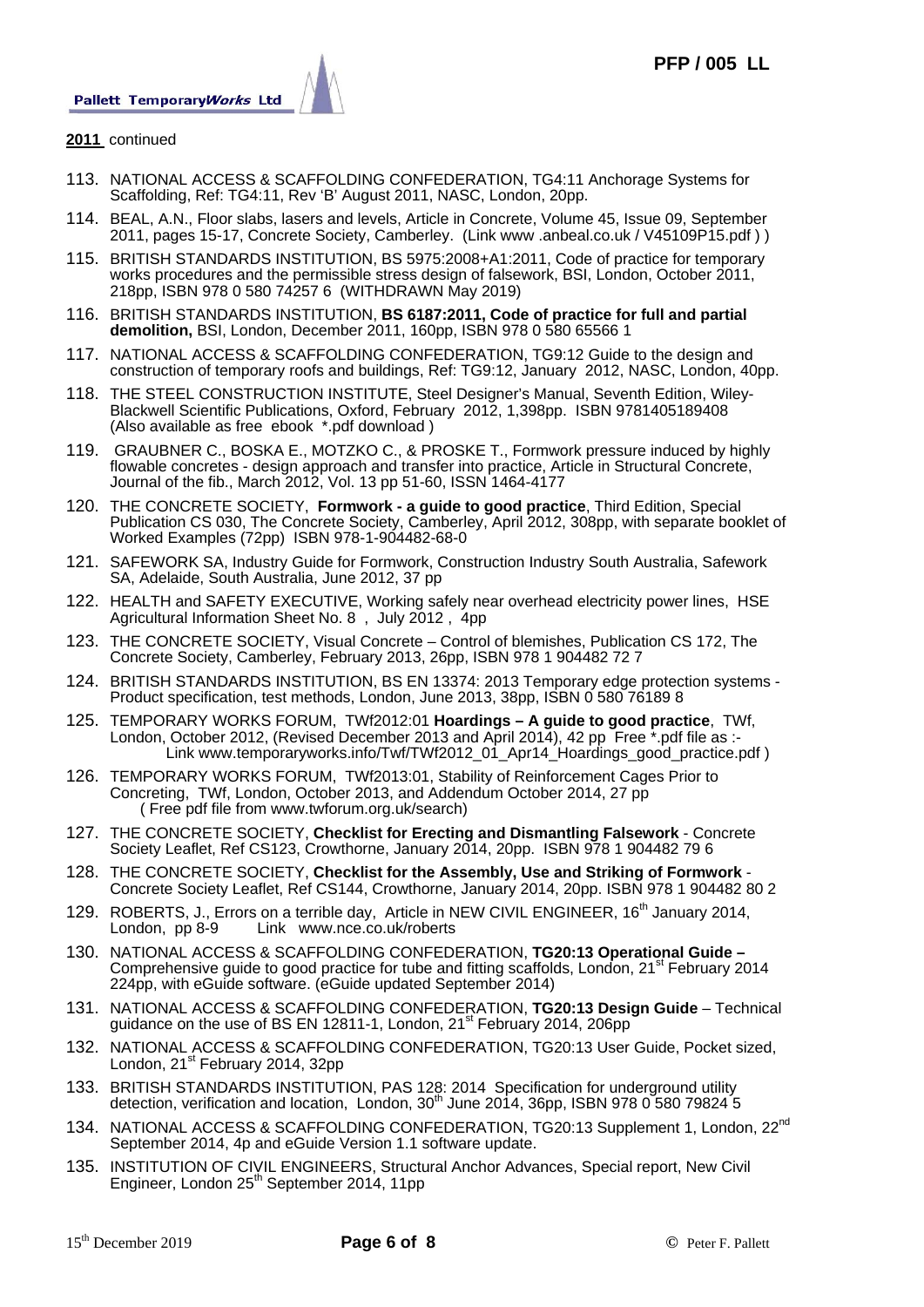

- **2014** Continued
- 136. CONSTRUCTION PLANT-HIRE ASSOCIATION, Good Practice Guide Ground Conditions for Construction Plant. Ref. CPA 1402 , London, October 2014, 73pp
- 137. TEMPORARY WORKS FORUM, TWf2014: 01 The use of European Standards for Temporary Works Design, London, November 2014, 18pp. (Published as PAS 8812 January 2016)
- 138. HEALTH AND SAFETY EXECUTIVE, Scaffold Checklist, updated December 2014, 6pp, web only available at www.hse.gov.uk/construction/safetytopics/scaffoldinginfo.htm
- 139. NEW CIVIL ENGINEER, Making BIM fit the form Future technology:Temporary Works, Infrastructure Report 2015,  $18<sup>th</sup>$  December 2014, article in NCE pages 10-11.
- 140. BRITISH STANDARDS INSTITUTION BS 1139-6:;2014 Metal Scaffolding. Prefabricated tower scaffolds outside scope of BS EN 1004, but utilizing components from such systems. Specification. London, 31st December 2014, 34pp, ISBN 978 0 580 83646 6.
- 141. TEMPORARY WORKS FORUM, TWf2014: 02 Clients' guide to temporary works. Recommendations for Clients, their representatives, programme managers and others on the design and coordination of temporary works. London, December 2014, 40pp.

# **2015**

- 142. ARCELORMITTAL, Piling handbook, 9<sup>th</sup> Edition, Luxembourg, January 2016, C5 Loose leaf 14 chapters, 455 pp (Available As free \*.pdf file) ISBN 078-99959-0-194-3.
- 143. HEALTH AND SAFETY EXECUTIVE, Managing Health and Safety in Construction, Guidance on Regulations, Publication L153, HSE Books, Sudbury, March 2015, 90pp, ISBN 978-0-7176- 6626- 3. (includes all the Construction (Design and Management) Regulations 2015
- 144. CONSTRUCTION INDUSTRY TRAINING BOARD, CDM 2015 Industry Guidance available as free \*.pdf documents to download from www.citb.co.uk:-

| CDM15/1 Clients (22p),    |
|---------------------------|
| CDM15/3 Contractors (24p) |

CDM15/2 Principal Designers (28p) CDM15/4 Designers (30p) CDM15/5 Principal Contractors (26p) CDM15/6 Workers (20)

- 145. THE CONCRETE SOCIETY, **Plain Formed Concrete Finishes** (Second Edition), Concrete Society Technical Report No. 52, Camberley, April 2015, 48pp. ISBN 978-1-904482-84-0
- 146. NATIONAL ACCESS & SCAFFOLDING CONFEDERATION, **SG4:15 Preventing Falls in Scaffolding Operations**, SG4:15, November 2015, NASC, London, 68pp, ISBN 978-0-9934076 0-4.
- 147. CONSTRUCTION PLANT-HIRE ASSOCIATION, Good Practice Guide for the Management of Shoring in Excavations, Part 2 – Hazard Identification for Risk Assessment, Ref. STIG 1501, London, November 2015, 29p
- 148. BRITISH STANDARDS INSTITUTION **PAS 8812:2016 Temporary Works Application of European Standards in design** – Guide, London, January 2016, 64pp, ISBN 978 0 580 88172 5
- 149. CONSTRUCTION PLANT-HIRE ASSOCIATION, Good Practice Guide for the Management of Shoring in Excavations, Part 1 – Management Process, Ref. STIG 13/01, London, June 2013, Revised February 2016, 24p
- 150. NATIONAL ACCESS & SCAFFOLDING CONFEDERATION, Scaffold Specification Template, (Guide to managing and Appointing Scaffolding Contractors) Management Guide, NASC, London April 2016, 20pp.
- 151. PALLETT, P. F., Temporary Works Toolkit,

 Part 4, An introduction to backpropping of flat slabs, Article in The Structural Engineer, December 2016, Vol. 94, Issue 12, p38-p41.

- Part 6, Examples of backpropping, Article in The Structural Engineer, January 2017, Vol. 95, Issue 1, pp 30-p32.
- 152. TEMPORARY WORKS FORUM, TWf Information Sheet No. 3 Principal Designers: Guidance on Temporary Works, TW16.106, London, January 2017, 8pp
- 153. BRITISH STANDARDS INSTITUTION **PAS 8811:2016 Temporary Works Major infrastructure client procedures,** Code of Practice, London, January 2017, 42pp, ISBN 978 0 580 88171 8
- 154. TEMPORARY WORKS FORUM, Control and Management of Temporary Works in Hong Kong,, Industry Report by Hong Kong TWf, 2017, 23pp.